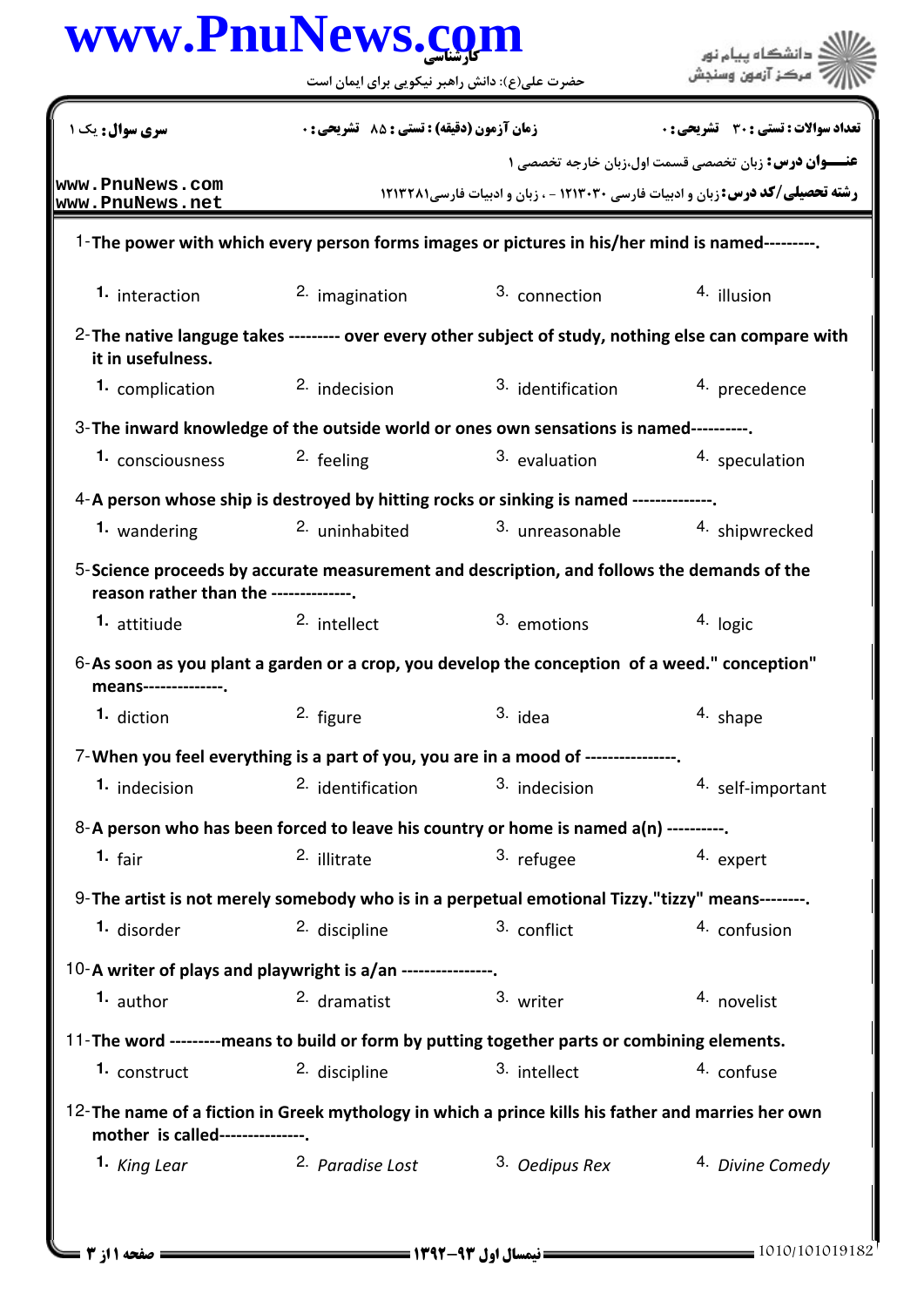|                                            | www.PnuNews.com                                                           |                                                                                                       | دانشگاه پیام نور                                     |
|--------------------------------------------|---------------------------------------------------------------------------|-------------------------------------------------------------------------------------------------------|------------------------------------------------------|
|                                            | حضرت علی(ع): دانش راهبر نیکویی برای ایمان است                             |                                                                                                       | مركز آزمون وسنجش                                     |
| <b>سری سوال :</b> یک ۱                     | زمان آزمون (دقيقه) : تستى : 55 ٪ تشريحي : 0                               |                                                                                                       | تعداد سوالات : تستي : 30 - تشريحي : 0                |
| www.PnuNews.com<br>www.PnuNews.net         |                                                                           | <b>رشته تحصیلی/کد درس: زبان و ادبیات فارسی 1۲۱۳۰۳۰ - ، زبان و ادبیات فارسی ۱۲۱۳۲۸۱</b>                | عنـــوان درس: زبان تخصصی قسمت اول،زبان خارجه تخصصی ۱ |
|                                            |                                                                           | 13-A highly  science and a highly developed art are very close together.                              |                                                      |
| 1. develops                                | <sup>2.</sup> developed                                                   | 3. developmentally                                                                                    | 4. developers                                        |
|                                            | 14-"As white as snow" is an example of ---------------                    |                                                                                                       |                                                      |
| 1. simile                                  | 2. experience                                                             | 3. identity                                                                                           | 4. satire                                            |
|                                            |                                                                           | 15-"Herald" is a person who carries important news and good messages. "herald" means-----------       |                                                      |
| 1. student                                 | 2. teacher                                                                | 3. magician                                                                                           | 4. messenger                                         |
|                                            |                                                                           | 16-Writers may not be freer of silliness or perversity than anyone else." silliness" means----------- |                                                      |
| 1. laziness                                | 2. rudeness                                                               | 3. foolishness                                                                                        | 4. sleepiness                                        |
|                                            | 17-It is a matter of --------that men should open doors for ladies.       |                                                                                                       |                                                      |
| 1. time                                    | 2. pain                                                                   | 3. convention                                                                                         | 4. lineal                                            |
|                                            |                                                                           | 18-She is a senior politician and claims to be descended from Alexander family.                       |                                                      |
| از تبار <b>1</b> ۰                         | مستحق 2.                                                                  | نامزد .3                                                                                              | نيازمند 4.                                           |
|                                            | 19-The writer of literature can only write out what -------- in his mind. |                                                                                                       |                                                      |
| $1.$ stops                                 | <sup>2.</sup> takes shape                                                 | 3. hides                                                                                              | 4. cuts                                              |
|                                            |                                                                           | 20-One can define -------as a number of related events happening in a regularly repeated order.       |                                                      |
| 1. fountain                                | 2. ground                                                                 | 3. backbone                                                                                           | 4. cycle                                             |
|                                            | or they are wandered in a strange dark under world.                       | 21-In ------- you see the young gods or heroes are swallowed by a huge sea monster or killed by boar  |                                                      |
| 1. mythology                               | 2. morphology                                                             | 3. phonology                                                                                          | 4. stories                                           |
| called ------------------.                 |                                                                           | 22-A work of literature intended to show the foolishness or evil of something in an amusing way is    |                                                      |
| 1. comedy                                  | 2. theme                                                                  | $3.$ tragedy                                                                                          | 4. satire                                            |
| 23-They were very ----------by his speech. |                                                                           |                                                                                                       |                                                      |
| $1.$ old                                   | 2. impressed                                                              | 3. crude                                                                                              | $4.$ new                                             |
| means-------.                              |                                                                           | 24-Metaphor is a figure of speech to show sameness or identity of two things. "Metaphor               |                                                      |
| تشبيه <b>1.</b>                            | استعاره 2.                                                                | این همانی   .3                                                                                        | تداعی .4                                             |